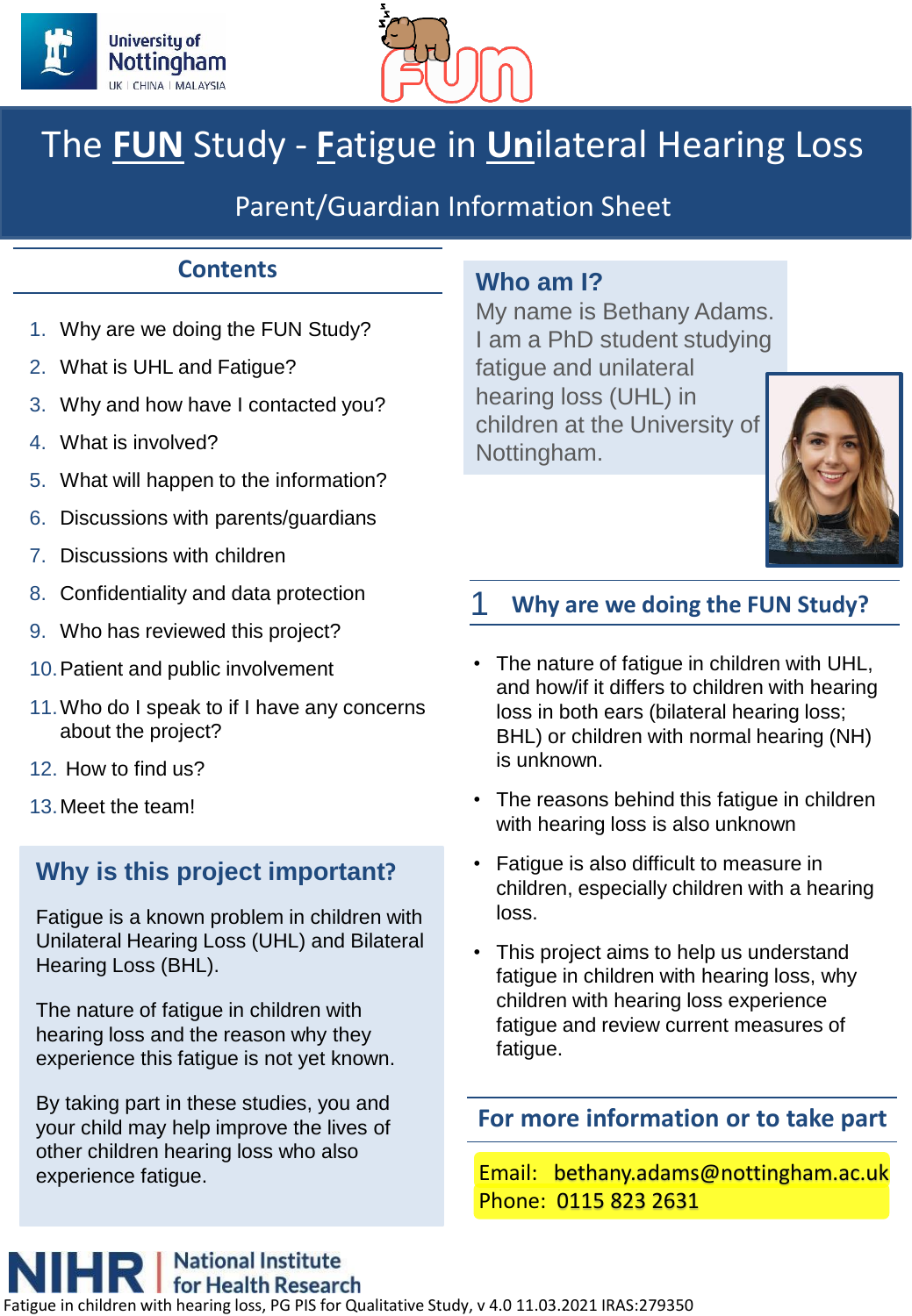# **Unilateral Hearing Loss (UHL)**

'Unilateral' means on one side only. Unilateral hearing loss means a hearing loss in only one ear.

Sensorineural UHL is a hearing loss that is only present in one ear. UHL can be present at birth (found during the newborn hearing screening) or can be developed at any point during your child's development.

A hearing loss is identified by an audiologist, who will play sounds at different volumes and frequencies, allowing them to determine the quietist sounds your child can hear.

# **Fatigue**

NIHF

Fatigue is a term used to describe an overall feeling of tiredness, lack of vigour, or lack of energy. Children with a hearing loss are more likely to experience fatigue, which may affect performance in everyday tasks.

Reports have shown that children with hearing loss in one ear only (UHL) also experience fatigue, and they may experience this fatigue at the same rate as a child with BHL.

Studies have also shown that fatigue in children can lead to poorer academic performance and language comprehension. This can have a knock on effect on a child's mental health.

# **What are we trying to find out?**

In this study, we want to learn more about the nature of fatigue in children with different types of hearing loss. We would also like to review the relevancy of current measure of fatigue in children with hearing loss.

Furthermore, we would like to compare the fatigue experienced by children with UHL to the fatigue experienced by children with BHL and children with normal hearing, and understand the mechanisms behind this hearing-related fatigue.

Understanding more about this may provide insight on possible future treatments to reduce or help children to cope with fatigue.

**National Institute** 

**for Health Research** 

# 2 **What is UHL and Fatigue?** 3 **Why and how have I contacted you?**

You have received this information sheet, either because you have responded to advertisement for this study, or I am inviting you and your child to take part because your child falls within the criteria.

With permission from the University of Nottingham, I have visited Audiology departments to find children with hearing loss.

Being invited to take part does not mean that I think anything is wrong with the care your child is being given.

# 4 **What is involved?**

This study is split into **3** different elements, including:

You can choose to take part in **all, any, or none** of the following parts of the study.

# Discussions/interviews

• You and/or your child with hearing loss will fill out some simple questionnaires and take part in an informal interview surrounding hearing loss, fatigue and its impact on day-to-day life.

# Experimental tasks

• Your child will take part in some listening tasks whilst wearing a device to measure factors that could contribute to fatigue, such as movement and heart rate.

# Observational sessions

• We will observe your child during home or school activities to see if we can determine what contributes towards fatigue. You child may be asked to keep a diary.

> **Please see separate information sheet for experimental and observational studies!**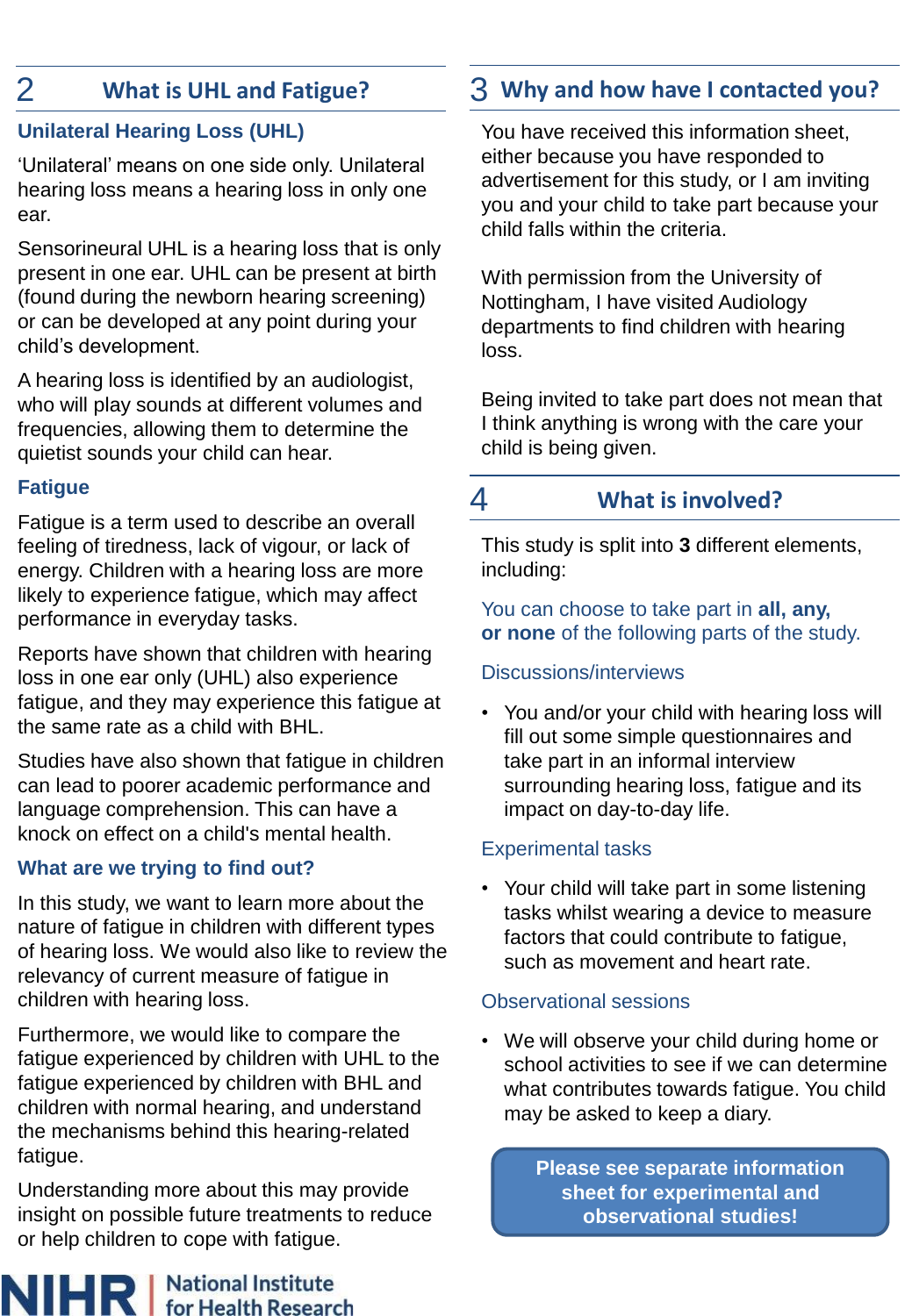# 5 **What will happen to the information?** Disadvantages

If you take part, after the study has finished the information we have recorded will be written up as a paper and submitted to be published in a peer reviewed scientific journal. Your name will not appear anywhere in the paper.

# 6 **Discussions with parents/guardians**

## What does taking part involve?

- The discussion will be conducted by the Study Coordinator and will take approximately 60 minutes (2 hours maximum).
- You can take part in a discussion either face-to-face or remotely (over the telephone or skype). If you travel to us, we will reimburse your travel for up to £15.
- We will talk to you about your child's hearing loss, fatigue, an the effects it has on everyday life.
- Interviews will be video or audio-recorded
- Before taking part in the discussion, you may be asked to fill out a diary for up to 2 weeks to help you think about hearing loss and fatigue related issues.
- You will also be asked to fill out some simple questionnaires.
- If your child is taking part in any part of this study, we ask that you **DO NOT** discuss that the study is about fatigue.

## Who can take part?

You can take part in this discussion if you speak fluent English and are a parent/guardian of a child who:

- o Is aged 6 to 16 years old
- o Has a diagnosis of UHL or BHL

## How do I take part?

If you would like to take part in this discussion, please contact Bethany Adams (details in section 13).

# Why take part?

Advantages

- This research may help our understanding of fatigue in children.
- You will be able to give us a unique and personable understanding of hearing loss and fatigue, which will help direct future research



- You may find discussing your child's hearing loss and fatigue difficult
- The questions asked will be approached sensitively and if you prefer not to answer a question, that is okay.

## Will I benefit from taking part?

You will not directly benefit from taking part in this study.

#### What will happen if I don't want to carry on with the discussion?

- Your participation is voluntary and you are free to withdraw at any time, without giving a reason.
- On withdrawal, no further information will be collected. However, it will not be possible to erase the information already collected, and this information may still be used anonymously in the project analysis.

# 7 **Discussions with children**

# What does taking part involve?

- A relaxed, one-on-one discussion involving fun and interactive tasks that will encourage your child to share their thoughts and experiences (30-60 minutes).
- Discussions will take place via video call, but could take place at Ropewalk House, Nottingham, dependent on advice issued by Public Health England and your convenience. If you do attend in person, you will be reimbursed for your travel for up to £15.
- The interviews will be video-recorded and you (parent/guardian) will be able to watch it live in another room.
- We would like to see if you child naturally brings up fatigue/tiredness WITHOUT being prompted. We therefore ask that you **DO NOT** discuss fatigue when describing the interview with your child.

### Who can take part?

Your child can take part in this discussion if they are:

- o Aged 6 to 16 years old
- o Has a diagnosis of UHL or BHL
- o Use English in their home or school environment.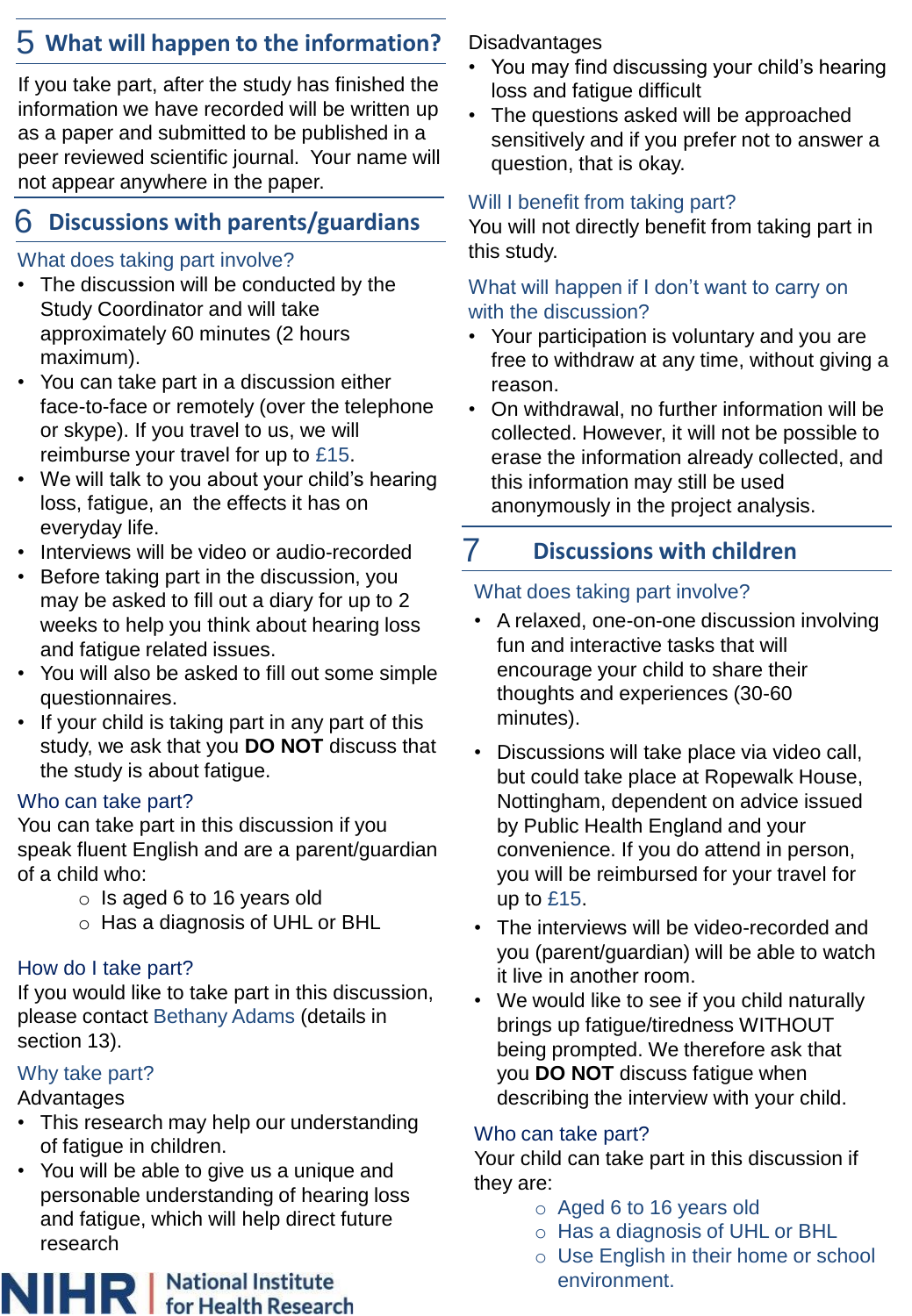# 7 **Discussions with children**

#### How can my child take part?

If your child would like to take part in this discussion and you (parent/guardian) agrees, please contact Bethany Adams.

> **Your child will receive a £5 gift voucher for taking part in the study!**

#### Why take part?

Advantages

• This research may help our understanding of fatigue in children with hearing loss

• Your child will be able to give us a unique perspective of hearing loss and fatigue, which will help direct future research.

**Disadvantages** 

- For some children, discussing their hearing loss may be upsetting
- The questions asked will be approached sensitively and if you prefer not to answer a question, that is okay.

To reduce the risk of distress, where possible:

- We ask to speak to your child about the study, and that we will be discussing their hearing loss and hearing loss related problems.
- The discussions will be age-appropriate and will include ice-breakers and interactive tasks to help your child feel comfortable.
- A break-out space will be provided for children to leave the discussion at any point in time.
- Parents/guardians will be asked to remain close in case their support is needed.

#### Will my child benefit from taking part?

Your child will not directly benefit from taking part in this study.

#### What will happen if my child doesn't want to carry on with the discussion?

- Your child's participation is voluntary and they are free to withdraw from the discussion at any time, without giving any reason, and without their medical care or legal rights being affected.
- On withdrawal, no further information will be collected. However, it will not be possible to erase the information already collected, and this information may still be used anonymously in the project analysis.



*Interactive discussion with a child*

# 8 **Confidentiality & Data Protection**

#### If we take part, will my child's details be kept confidential?

Yes. We will follow ethical and legal practice and all information about your child will be handled in confidence and will be kept **strictly confidential**. It will be looked after only by authorized persons, stored in a secure and locked office, and on a password protected database at the University of Nottingham. The data collected for the study might be looked at by authorized people from regulatory organizations to check that the study is being carried out correctly. All will have a duty of confidentiality to you as a research participant and we will do our best to meet this duty.

Your personal data (address, telephone number) will be kept for 12 months after the end of the study. All other data (research data) will be kept securely for 7 years. After this time your data will be disposed of securely. During this time all precautions will be taken by all those involved to maintain your will have access to personal data. confidentiality. Only members of the research team.

#### What are the legal requirements?

Under UK Data Protection laws, the University is the Data Controller (legally responsible for the data security) and the Chief Investigator of this study (Pádraig Kitterick) is the Data Custodian (manages access to the data). This means we are responsible for looking after the information and using it properly. Rights to access, change or move your information are limited as we need to manage the information in specific ways to comply with certain laws and for the research to be reliable and accurate.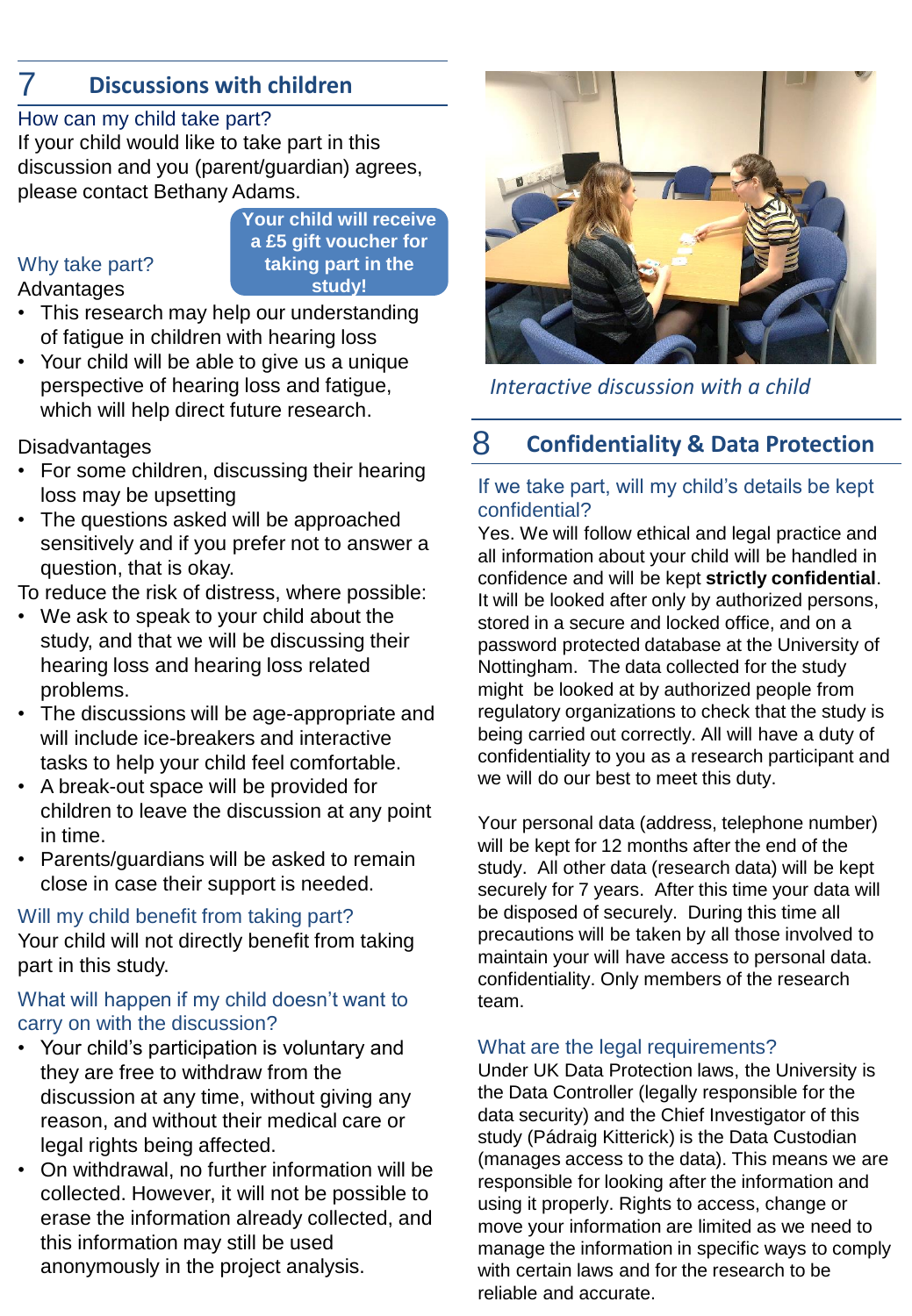# 8 **Confidentiality & Data Protection**

#### Continued…

To safeguard your child's rights we will use the minimum personally – identifiable information possible. You can find out more about how we use your child's information and read our privacy notice at:

<https://www.nottingham.ac.uk/utilities/privacy.aspx>

In accordance with the University of Nottingham's, the Government's and our funders' policies we may share our research data with researchers in other Universities and organizations, including those in other countries, for research in health and social care. Sharing research data is important to allow peer scrutiny, re-use (and therefore avoiding duplication of research) and to understand the bigger picture in particular areas of research.

# 9 **Who has reviewed the project?**

This study has been reviewed and given favourable opinion by:

- $\checkmark$  HRA and HCRW Research Ethics Committee.
- ✓ The Study Sponsor (University of Nottingham) and Nottingham University Hospitals NHS Trust Research and Development.



*Map of surrounding areas* to make arrangements.

# 10 **Patient and Public Involvement**

The research materials, questions and activities have been reviewed by children and families to ensure they are relevant and understandable to all participants.

#### **Who do I speak to if I have concerns about the project?** 11

Our staff always try to conduct research in a way that is caring and respectful. If you do have any concerns about any aspect of the study, you should contact:

Chief Investigator: Pádraig Kitterick (see section 13 for contact details)

If a complaint is not resolved and you wish to complain formally, you should then contact: Patient Advice and Liaison Service (PALS), Freepost NE 14614, Nottingham University Hospitals NHS Trust (QMC), Nottingham, NG7 1DR.

# 12 **How to find us?**

We are based within Ropewalk House in 'Castle Zone' of Nottingham City Centre, just off Derby Road and Maid Marion Way.

Our address is: **Nottingham Biomedical Research Centre Ropewalk House 113 The Ropewalk Nottingham NG1 5DU**

Phone: **0115 823 2600**

#### **On arrival:**

If you go into the main entrance turn right then walk straight ahead for about 20 yds then first left you see lifts or stairs which you take down to the Mezzanine level. Hearing Sciences is on the left and ring the buzzer to allow reception to open the doors and request to see Bethany Adams. There is a lift. Disabled clients who require assistance should telephone 0115 823 2600 in advance